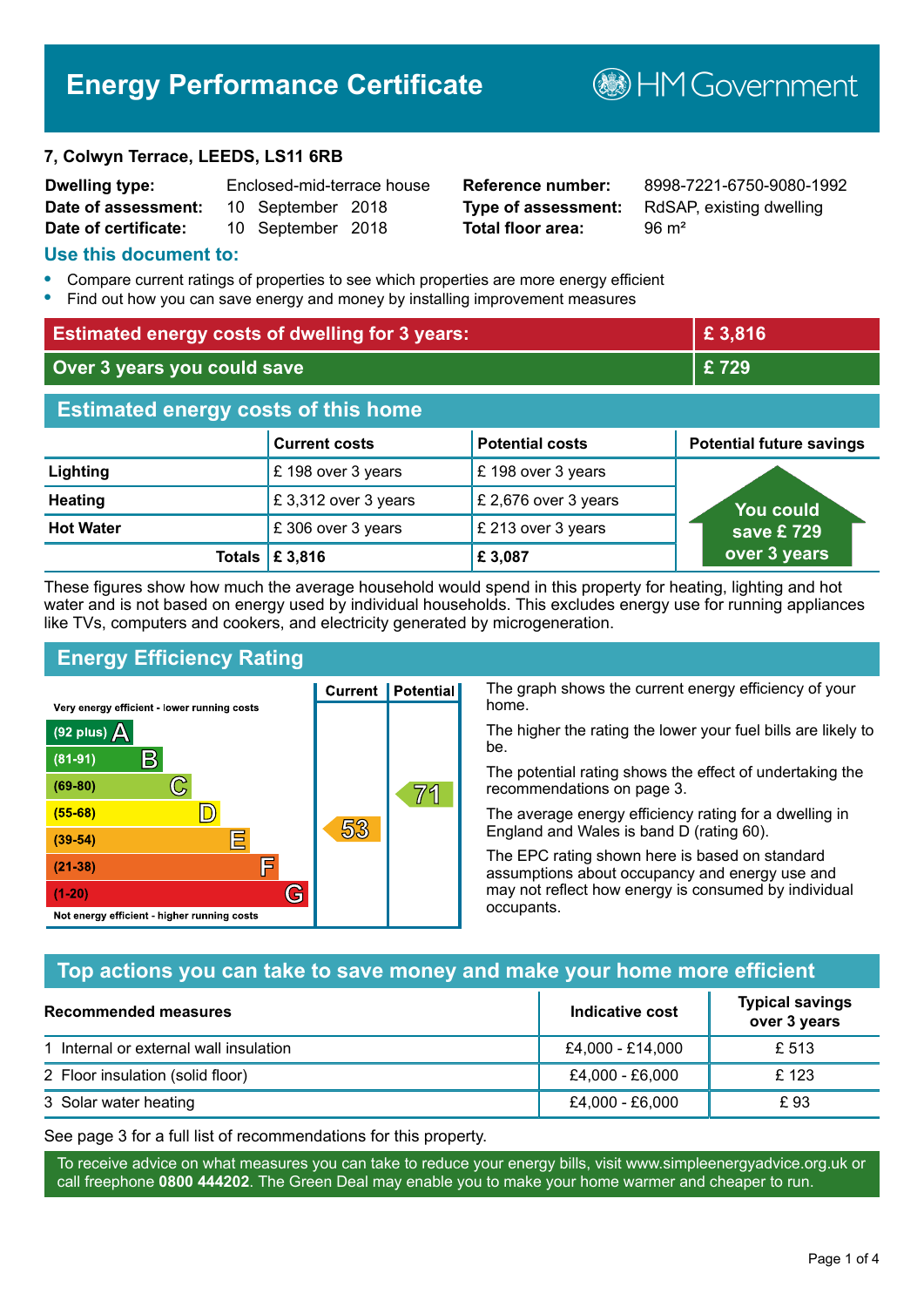**Energy Performance Certificate**

## **Summary of this home's energy performance related features**

| <b>Element</b>        | <b>Description</b>                             | <b>Energy Efficiency</b> |
|-----------------------|------------------------------------------------|--------------------------|
| Walls                 | Solid brick, as built, no insulation (assumed) | *****                    |
| Roof                  | Roof room(s), no insulation (assumed)          | *****                    |
| Floor                 | Solid, no insulation (assumed)                 |                          |
| Windows               | Fully double glazed                            | ★★★☆☆                    |
| Main heating          | Boiler and radiators, mains gas                | ★★★★☆                    |
| Main heating controls | Programmer, room thermostat and TRVs           | ★★★★☆                    |
| Secondary heating     | Room heaters, electric                         |                          |
| Hot water             | From main system                               | ★★★★☆                    |
| Lighting              | Low energy lighting in all fixed outlets       | *****                    |

Current primary energy use per square metre of floor area: 331 kWh/m² per year

The assessment does not take into consideration the physical condition of any element. 'Assumed' means that the insulation could not be inspected and an assumption has been made in the methodology based on age and type of construction.

#### **Low and zero carbon energy sources**

Low and zero carbon energy sources are sources of energy that release either very little or no carbon dioxide into the atmosphere when they are used. Installing these sources may help reduce energy bills as well as cutting carbon. There are none provided for this home.

## **Your home's heat demand**

For most homes, the vast majority of energy costs derive from heating the home. Where applicable, this table shows the energy that could be saved in this property by insulating the loft and walls, based on typical energy use (shown within brackets as it is a reduction in energy use).

| <b>Heat demand</b>           | <b>Existing dwelling</b> | Impact of loft<br>insulation | Impact of cavity<br>wall insulation | Impact of solid<br>wall insulation |
|------------------------------|--------------------------|------------------------------|-------------------------------------|------------------------------------|
| Space heating (kWh per year) | 17.633                   | (31)                         | N/A                                 | (3,053)                            |
| Water heating (kWh per year) | 2,220                    |                              |                                     |                                    |

You could receive Renewable Heat Incentive (RHI) payments and help reduce carbon emissions by replacing your existing heating system with one that generates renewable heat, subject to meeting minimum energy efficiency requirements. The estimated energy required for space and water heating will form the basis of the payments. For more information, search for the domestic RHI on the www.gov.uk website.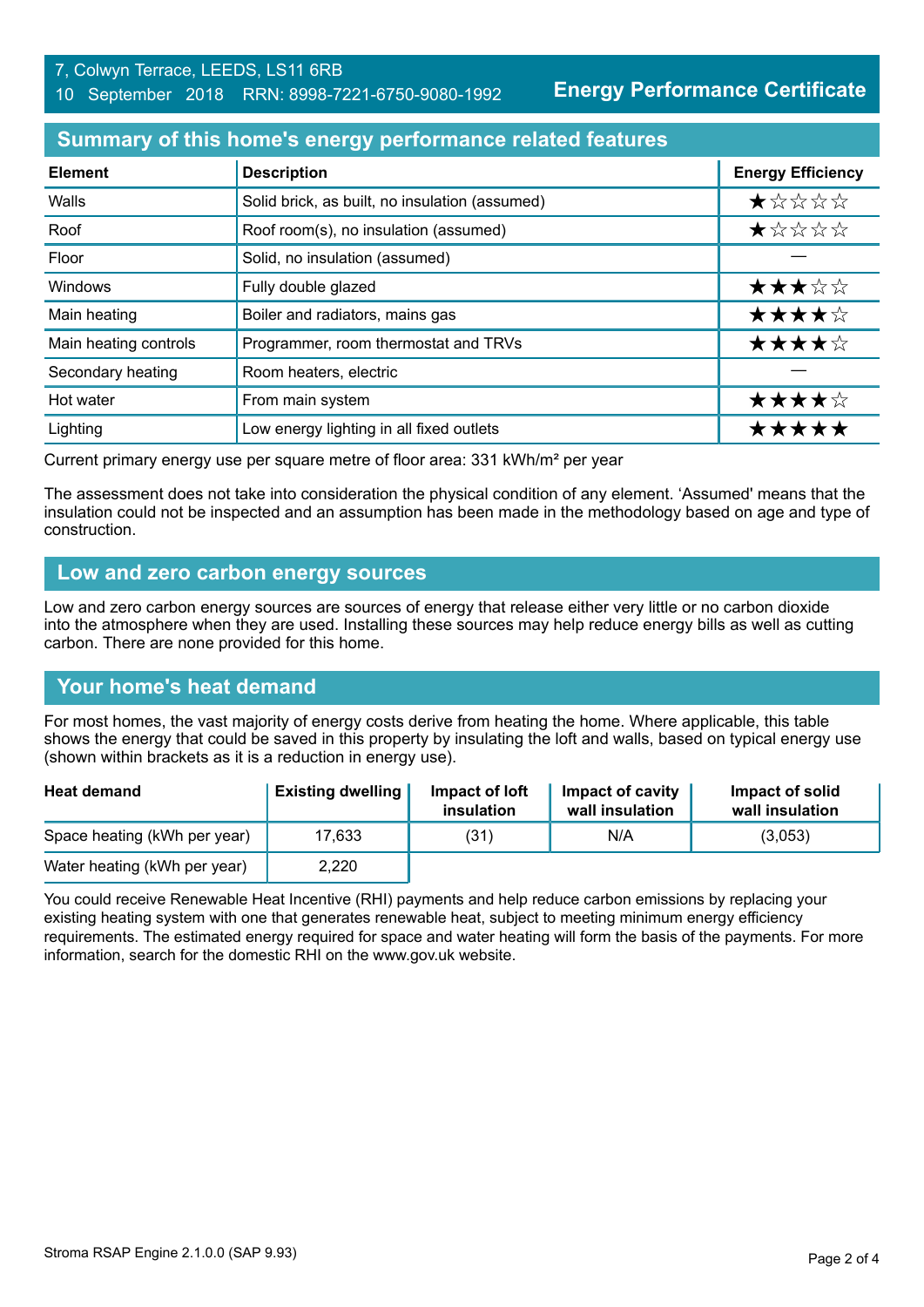#### 7, Colwyn Terrace, LEEDS, LS11 6RB 10 September 2018 RRN: 8998-7221-6750-9080-1992

#### **Recommendations**

The measures below will improve the energy performance of your dwelling. The performance ratings after improvements listed below are cumulative; that is, they assume the improvements have been installed in the order that they appear in the table. To receive advice on what measures you can take to reduce your energy bills, visit www.simpleenergyadvice.org.uk or call freephone 0800 444202. Before installing measures, you should make sure you have secured the appropriate permissions, where necessary. Such permissions might include permission from your landlord (if you are a tenant) or approval under Building Regulations for certain types of work.

| <b>Recommended measures</b>          | Indicative cost  | <b>Typical savings</b><br>per year | <b>Rating after</b><br>improvement |
|--------------------------------------|------------------|------------------------------------|------------------------------------|
| Internal or external wall insulation | £4,000 - £14,000 | £171                               | <b>D59</b>                         |
| Floor insulation (solid floor)       | £4,000 - £6,000  | £ 41                               | D60                                |
| Solar water heating                  | £4,000 - £6,000  | £ 31                               | <b>D61</b>                         |
| Solar photovoltaic panels, 2.5 kWp   | £5,000 - £8,000  | £ 280                              | C71                                |

# **Financial Support and the Green Deal**

Green Deal Finance allows you to pay for some of the cost of your improvements in instalments under a Green Deal Plan (note that this is a credit agreement, but with instalments being added to the electricity bill for the property). The availability of a Green Deal Plan will depend upon your financial circumstances. There is a limit to how much Green Deal Finance can be used, which is determined by how much energy the improvements are estimated to **save** for a 'typical household'.

You may also be able to obtain support towards repairs or replacements of heating systems and/or basic insulation measures under the ECO scheme, provided that you are in receipt of qualifying benefits or tax credits. To learn more about this scheme and the rules about eligibility, visit www.simpleenergyadvice.org.uk or call freephone **0800 444202** for England and Wales.